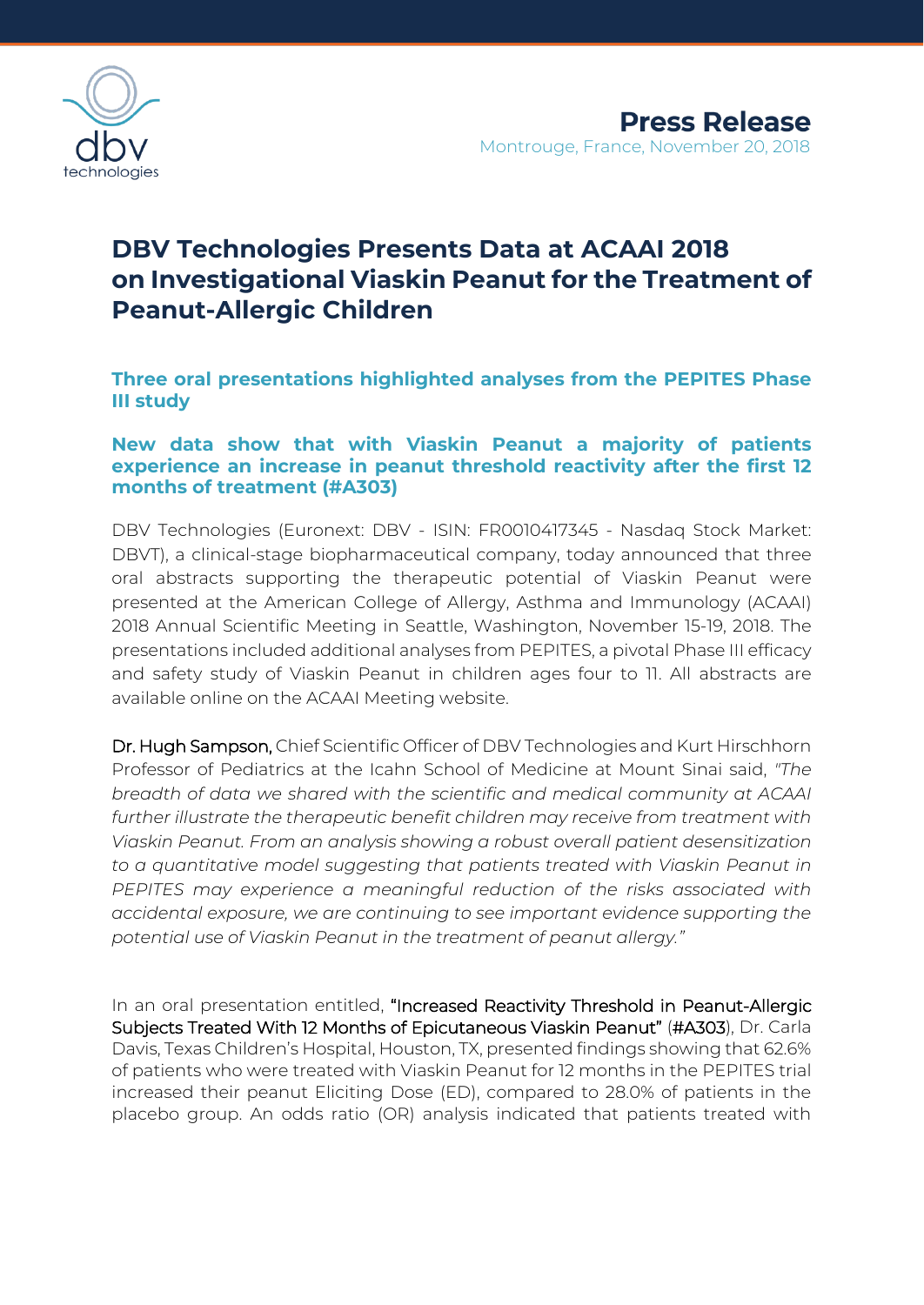

active therapy were 4.3 times more likely to improve their peanut threshold reactivity level versus placebo (OR =  $4.3$  (95% CI 2.7- 7.0), p<0.001). In the PEPITES study, Viaskin Peanut 250 μg was observed to demonstrate a statistically significant higher rate of responders over placebo after 12 months of treatment (difference in response rates = 21.7%; p=0.00001; 95% CI = 12.4% - 29.8%).

*"Peanut allergy is a life-long, potentially life-threatening disease, which is currently affecting roughly two children in every US classroom. This significant unmet medical need impacts families daily, as the potential for accidental exposure to peanuts is pervasive: accidents can happen in restaurants, at school or even at home,"* said Dr. Davis. *"These new results from the PEPITES study, which investigated a potential first-in-class peanut desensitization therapy with the epicutaneous patch system, show that most patients treated with Viaskin Peanut are seeing an improvement in peanut reactivity after just the first year of treatment. This is an exciting time for the peanut allergy community as Viaskin Peanut continues to move toward a potential approval."*

Two additional oral presentations also highlighted analyses from the PEPITES study providing further understanding on the potential reduction of risks associated with accidental exposure to peanut, as well as data illustrating immunomodulatory changes that may be relevant when monitoring patients treated with Viaskin Peanut.

### #A302: Quantitative Risk Reduction Through Epicutaneous Immunotherapy (EPIT): Results from the PEPITES Phase III Trial

Dr. Benjamin C. Remington, TNO, Ziest, The Netherlands, presented results from a quantitative risk analysis model showing that in this study, children treated with Viaskin Peanut for 12 months could potentially experience up to a 96.6% reduction of risk in developing an allergic reaction during accidental exposure to peanuts in various packaged food products. Children in the trial who were randomized to the placebo arm experienced a reduction of risk of only 2.5% to 2.9%. The main clinical implications from the study are that the risks of unexpected allergic reactions are drastically reduced for the treatment group after one year of EPIT with 250 µg of peanut protein.

### #A305: Serum Biomarkers of Immunomodulation During Peanut Epicutaneous Immunotherapy (EPIT) in Peanut-allergic Subjects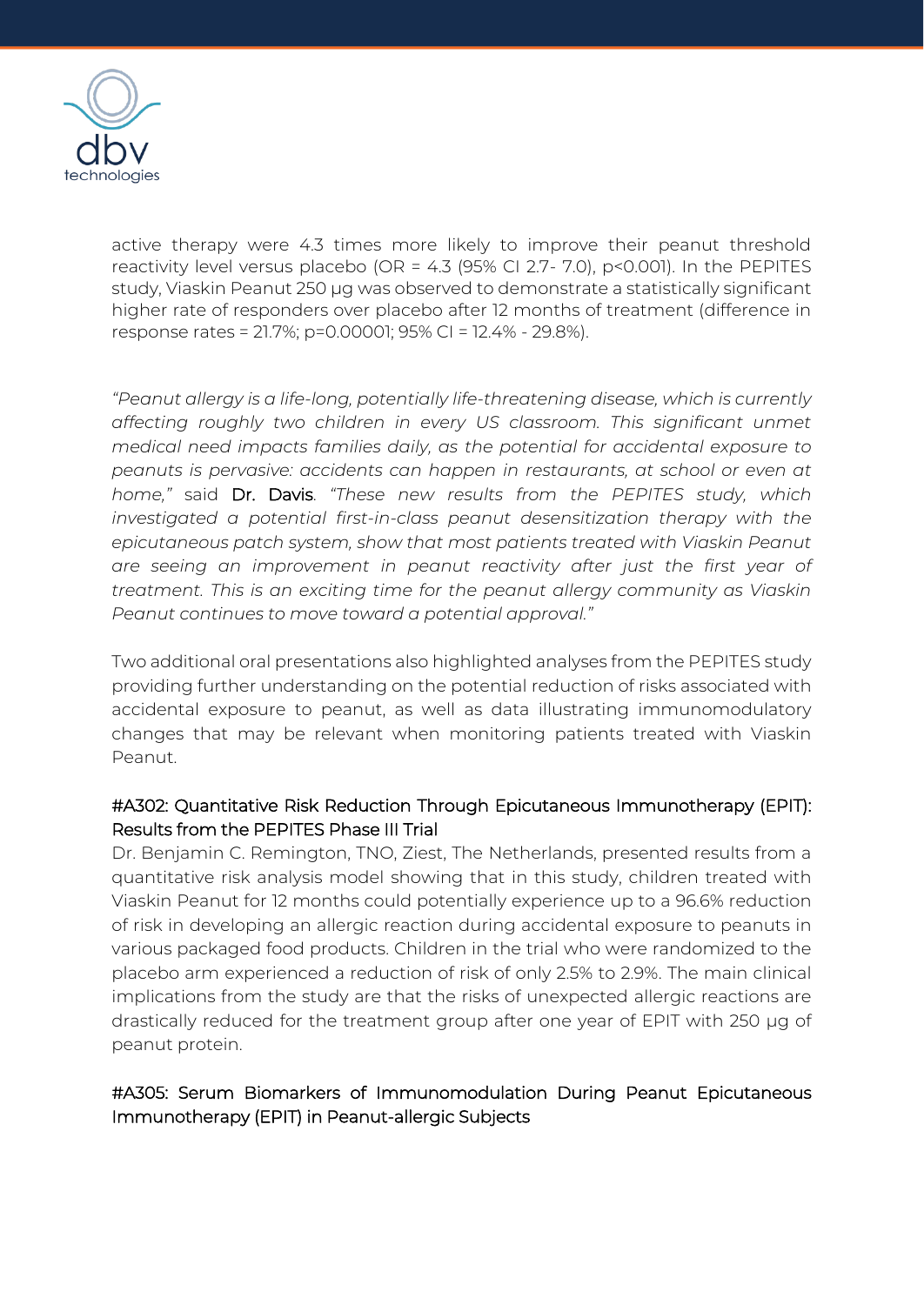

Dr. Matthew Greenhawt, Children's Hospital Colorado, Aurora, CO, presented additional analyses from the PEPITES Phase III trial further expanding on the immunomodulatory profile of Viaskin Peanut that exists to date. Significant changes in peanut-specific and peanut-component IgG4 levels were observed as early as in the first 3 months of treatment with Viaskin Peanut 250 µg (p<0.001). At month 6 and 12, significantly higher levels of peanut-specific IgG4 were observed with Viaskin Peanut 250 μg compared to placebo (p<0.001). These findings suggest that immunomodulatory effects start early during the treatment course and change in IgG4 levels may be important to monitor treatment progression with Viaskin Peanut.

#### About PEPITES

The Peanut EPIT Efficacy and Safety Study (PEPITES) was a global, pivotal, double-blinded, placebocontrolled Phase III trial designed to evaluate the safety and efficacy of Viaskin Peanut 250 μg in children ages four to 11 years. PEPITES was conducted in 31 centers across North America (Canada and the United States), Germany, Ireland and Australia. Topline results from PEPITES were announced in October 2017.

During PEPITES, patients' response has been assessed using a double-blind, placebo controlled food challenge (DBPCFC). Patients were randomized 2:1 to receive either Viaskin Peanut 250 μg or placebo for 12 months. The primary endpoint was based on a responder analysis after 12 months of treatment with Viaskin Peanut 250 µg. For patients with a baseline peanut protein eliciting dose (ED) equal to or less than 10 mg, a responder was defined as a patient with a peanut protein ED equal to or greater than 300 mg of peanut protein after 12 months of treatment. For patients with a baseline ED greater than 10 mg, a responder was defined as a patient with a peanut protein ED equal to or greater than 1,000 mg of peanut protein after 12 months of treatment. As a secondary efficacy endpoint, Cumulative Reactive Dose (CRD), has also been used in PEPITES to establish the total quantity of peanut protein that triggers patient reactions at month 12 of active treatment versus placebo. Serological markers were also measured at baseline, 3, 6, and 12 months in order to characterize the immunological changes in patients.

#### About VIPES

The VIPES trial was a double-blind, placebo-controlled, multi-center clinical trial conducted at 22 sites in North America and Europe. 221 peanut-allergic subjects were randomized 1:1:1:1 into four treatment arms to evaluate three doses of Viaskin® Peanut, 50 µg, 100 µg and 250 µg, compared to placebo. Each patient underwent two DBPCFCs: one at screening and one after 12 months of treatment. The challenge was halted once the subject exhibited an objective allergic symptom. Patients in VIPES received a daily application of the Viaskin® Peanut patch over 12 months. Each patch was applied for 24 hours on the upper arm for adults (age 18-55) and adolescents (age 12-17) or on the back of children (age 6-11). The primary efficacy endpoint was the percentage of treatment responders for each active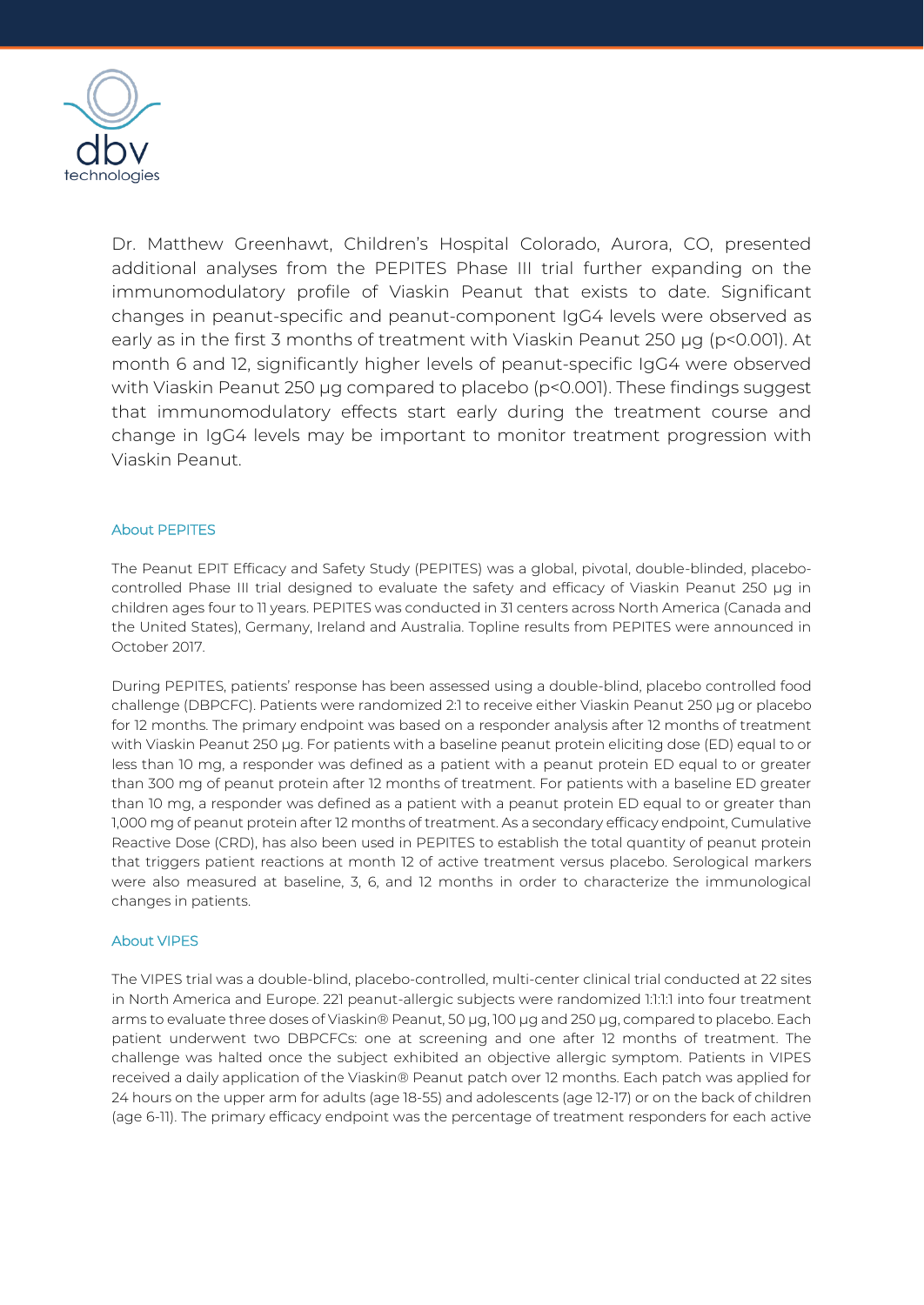

treatment group compared to placebo. With Viaskin Peanut 250 µg, 53.6% of children responded to treatment compared to a 19.4% response rate in the placebo group (p=0.008). The compliance rate was more than 97% across all cohorts, the dropout for related adverse events was less than 1%, and there were no serious adverse events or epinephrine injection related to treatment.

#### About DBV Technologies

DBV Technologies is developing Viaskin®, a proprietary technology platform with broad potential applications in immunotherapy. Viaskin is based on epicutaneous immunotherapy, or EPIT®, DBV's method of delivering biologically active compounds to the immune system through intact skin. With this new class of self-administered and non-invasive product candidates, the Company is dedicated to safely transforming the care of food allergic patients, for whom there are no approved treatments. DBV's food allergies programs include ongoing clinical trials of Viaskin Peanut and Viaskin Milk, and preclinical development of Viaskin Egg. DBV is also pursuing a human proof-of-concept clinical study of Viaskin Milk for the treatment of Eosinophilic Esophagitis, and exploring potential applications of its platform in vaccines and other immune diseases. DBV Technologies has global headquarters in Montrouge, France and New York, NY. The Company's ordinary shares are traded on segment A of Euronext Paris (Ticker: DBV, ISIN code: FR0010417345), part of the SBF120 index, and the Company's ADSs (each representing one-half of one ordinary share) are traded on the Nasdaq Global Select Market (Ticker: DBVT).

#### Forward Looking Statements

This press release may contain forward-looking statements and estimates, including statements regarding the potential of Viaskin Peanut as a treatment for peanut allergic children. These forwardlooking statements and estimates are not promises or guarantees and involve substantial risks and uncertainties. At this stage, the products of the Company have not been authorized for sale in any country. Among the factors that could cause actual results to differ materially from those described or projected herein include uncertainties associated generally with research and development, clinical trials and related regulatory reviews and approvals, the risk that results of historical clinical trials will not be replicated in future clinical trials and the risk that historical clinical results in one patient population may not be predictive of future clinical trial results in different patient populations. A further list and description of these risks, uncertainties and other risks can be found in the Company's regulatory filings with the French Autorité des Marchés Financiers, the Company's Securities and Exchange Commission filings and reports, including in the Company's Annual Report on Form 20-F for the year ended December 31, 2017 and future filings and reports by the Company. Existing and prospective investors are cautioned not to place undue reliance on these forward-looking statements and estimates, which speak only as of the date hereof. Other than as required by applicable law, DBV Technologies undertakes no obligation to update or revise the information contained in this Press Release.

#### DBV Investor Relations Contact

Sara Blum Sherman Senior Director, Investor Relations & Strategy +1 212-271-0740